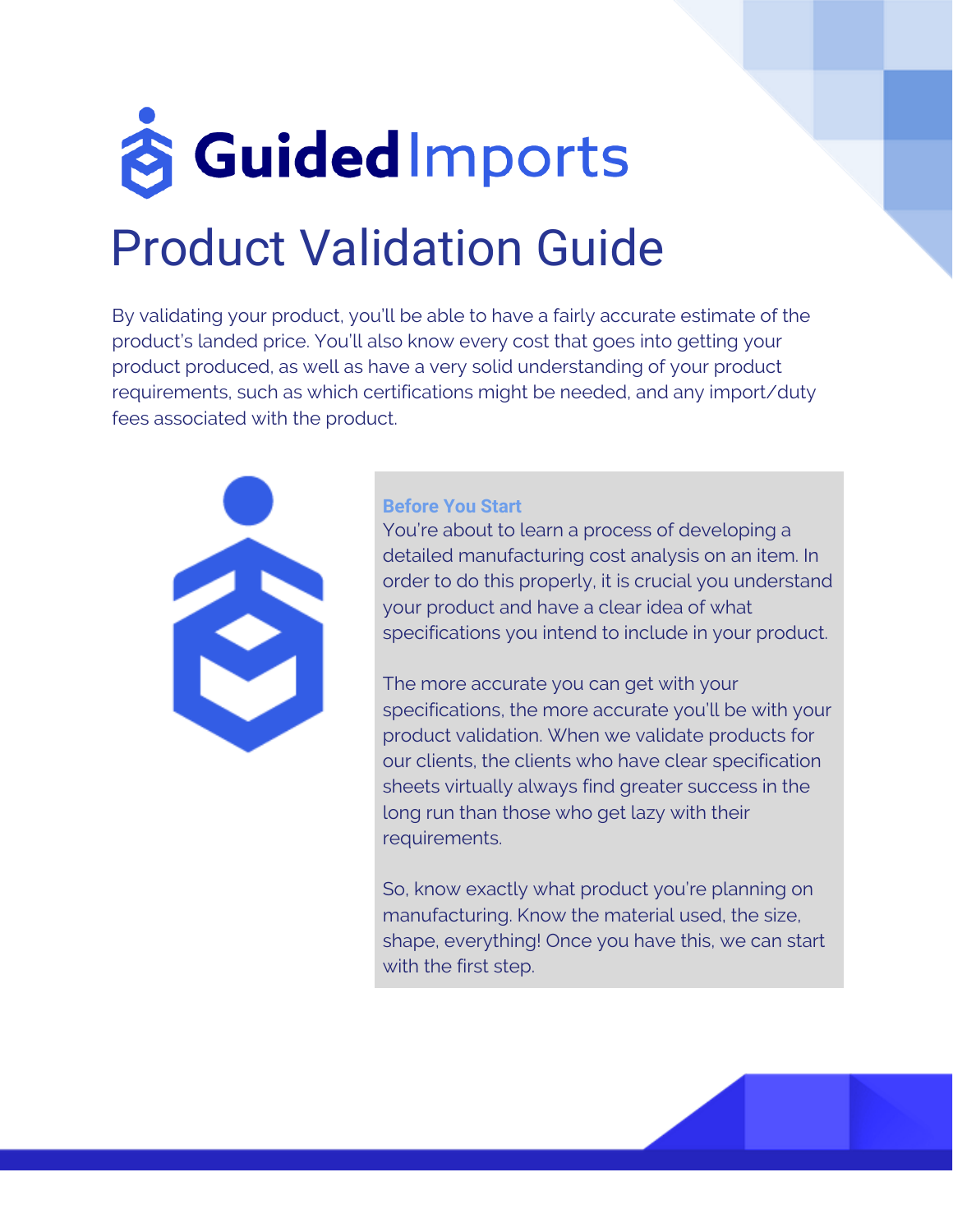# Step 1. - Selecting Factories for Validation Estimates

In order to obtain estimates, we need to rely on a small number of select factories. These are going to be the factories we compile data from to build out our estimations.

The most critical step here is building a small list of factories of which you can quickly determine the qualifications.

Ideally, you'll be looking for the following types of suppliers to obtain information:

- 1 Trading Company
- 1 Small Sized Factory (less than 100 employees)
- 2 Medium Sized Factories (100 200 employees)
- 1 Large Sized Factory (greater than 200 employees)

## **How To Find Them:**

I am not a huge fan of relying solely on Alibaba. Personally, I find Global Sources to be a much more reliable source in terms of locating qualified suppliers, as they tend to be diligent at ensuring the suppliers they offer meet a certain level of quality. Alibaba however, tends to have a greater selection of factories, which can be good for the later stages of compiling a large list of suppliers, but for product validation, I start with Global Sources.

- 1. Go to your favorite supplier database (Global Sources, Alibaba, Made in China, etc.)
- 2. Head to the advanced search setting to make your search as specific as possible regarding the product. Be sure to fill in as many filters as you can. The reason for this: we need to talk to suppliers who are detail oriented and can answer some basic questions quickly. If a supplier takes the time to fill out their listing details, there is a greater chance they'll be easy to talk to for validation purposes.

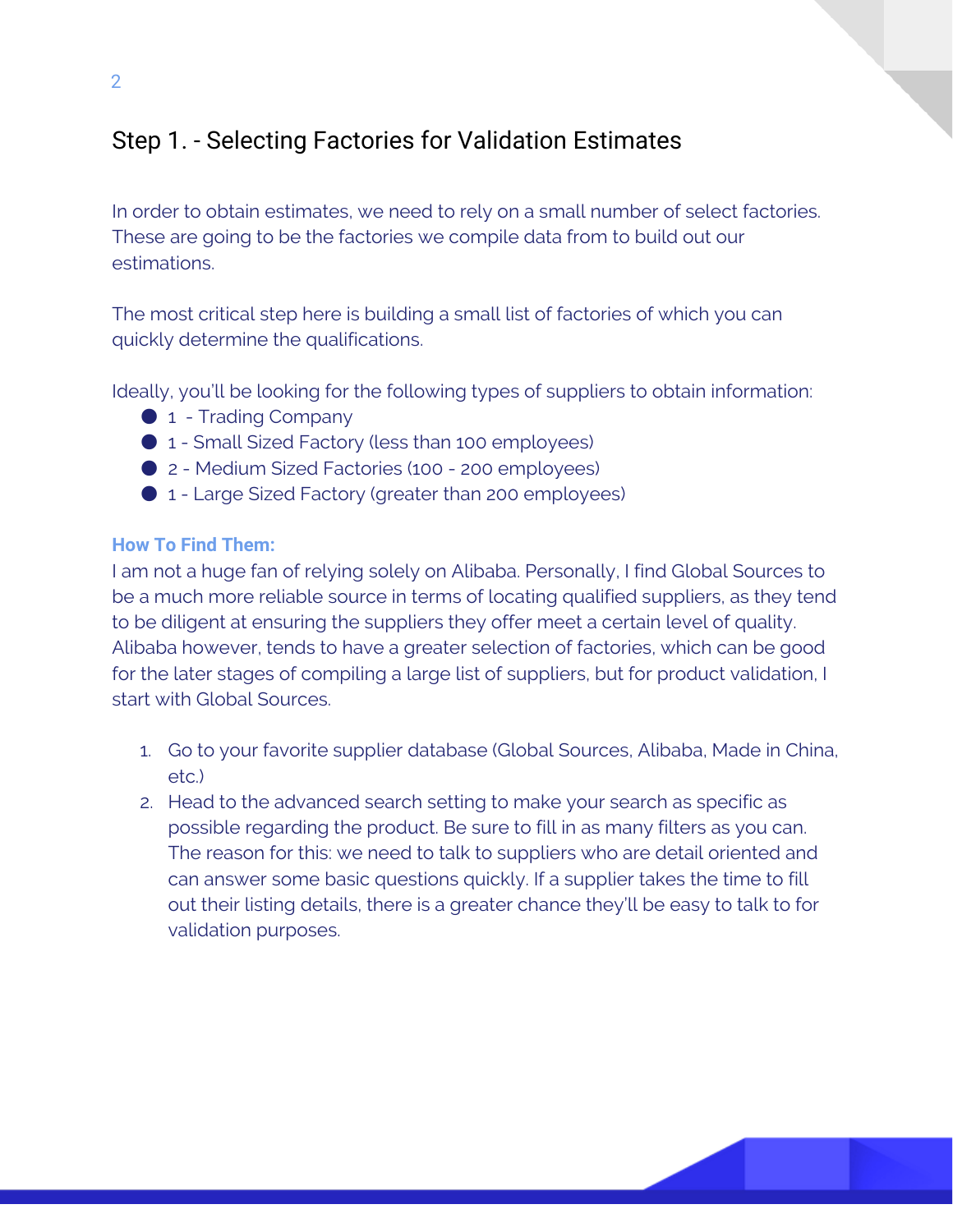- 3. As you go through the list of your results, begin picking out potential suppliers that can be used to fit one of the four types of suppliers mentioned above.
- 4. You can use additional filter results, usually located on the sidebar of most database sites, to continue to refine your list of selections.
- 5. Once you have your five suppliers selected, you might find it easier to organize them in a spreadsheet.

## **Additional Factors That May Help You Select the Best Validation Suppliers**

While you should be able to obtain somewhat accurate numbers by selecting any supplier that falls within one of the mentioned types, you're going to want to further refine your estimates so they are as accurate as possible. Here is a list of additional qualifications that should be easily found on each supplier's product page or company profile page:

- $\bullet$  Their main export market should be the same as yours
- Their main products should resemble the product you're looking to have manufactured
- Their profile pages should be well organized and appear as customer friendly as possible
- They should have photos not only of their products, but also of their factory, achievements, customers, and trade shows they've attended

# Step 2. - Reaching Out to Your Selected Factories

This might be the first time you'll be reaching out to factories. If it is, don't be worried: you possess all the necessary information to come across as a serious buyer.

Here are the key points of information you're going to want to gather from factories:

1. Detailed quotation sheets - while it is common for suppliers to be hesitant to give these out, your interest as a buyer should be enough for it not to be an issue.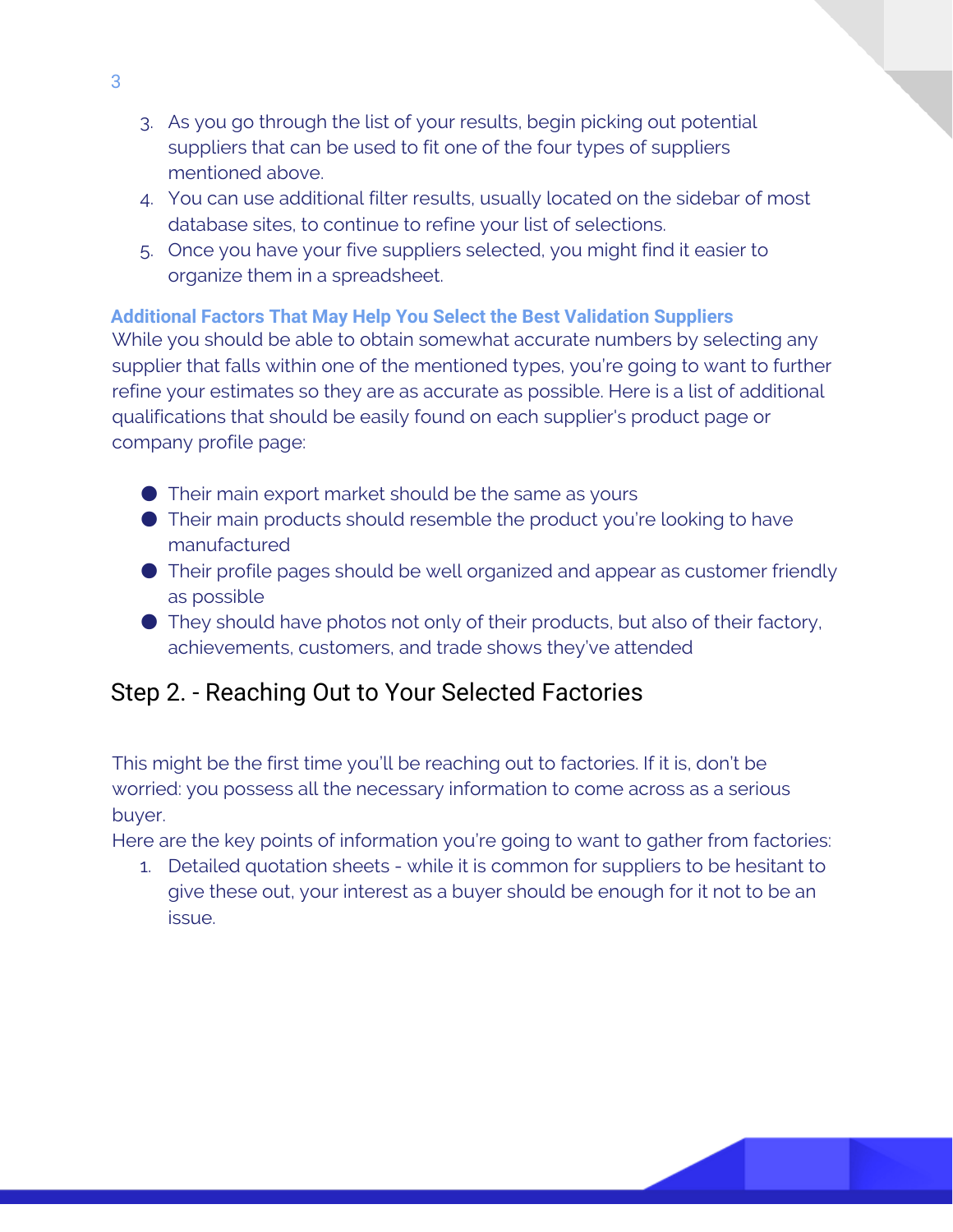- a. From here, you should be able to obtain the important information: product specifications, carton size, carton weight, number of products per carton.
- 2. Required certifications needed to import into your country
- 3. H.S (Harmonized System) Code
- 4. Make a list of all the detailed questions these suppliers ask you.

For items 1 - 3, these will all be used to obtain pricing estimates. I will explain how to do this in step 3.

Item 4 is important in order for you to come across to future suppliers as being knowledgeable of your product, thus validating you as a qualified buyer.

In the event that factories ask a question about a specification that you are unsure of, now is the time to act as the "unprofessional, professional artist." But instead of saying "err uh… whatever is the most popular," engage with the sales agents and try to get an idea of the different options, otherwise you run the risk of being dismissed as an unprofessional buyer, causing you to lose both credibility and negotiating power.

In your specification sheet, I mentioned that it is a good idea to come up with an order quantity range. Having a range will allow you to determine the best quantity to purchase. Since China works on scale, meaning, the larger the order quantity, the lower the price, your profit margins can change depending on your order quantity. Not only that, but shipping works the same way. The more you ship, the lower your cost per unit.

It is worth mentioning that factories don't like giving price lists across multiple quantities and specifications. Because of this, your requirements need to be as detailed as possible. Spread your order quantites out. When reaching out to your list of five suppliers, you will want to use the higher numbers for the larger factories, lower quantities for the smaller suppliers and middle numbers for the medium sized suppliers.

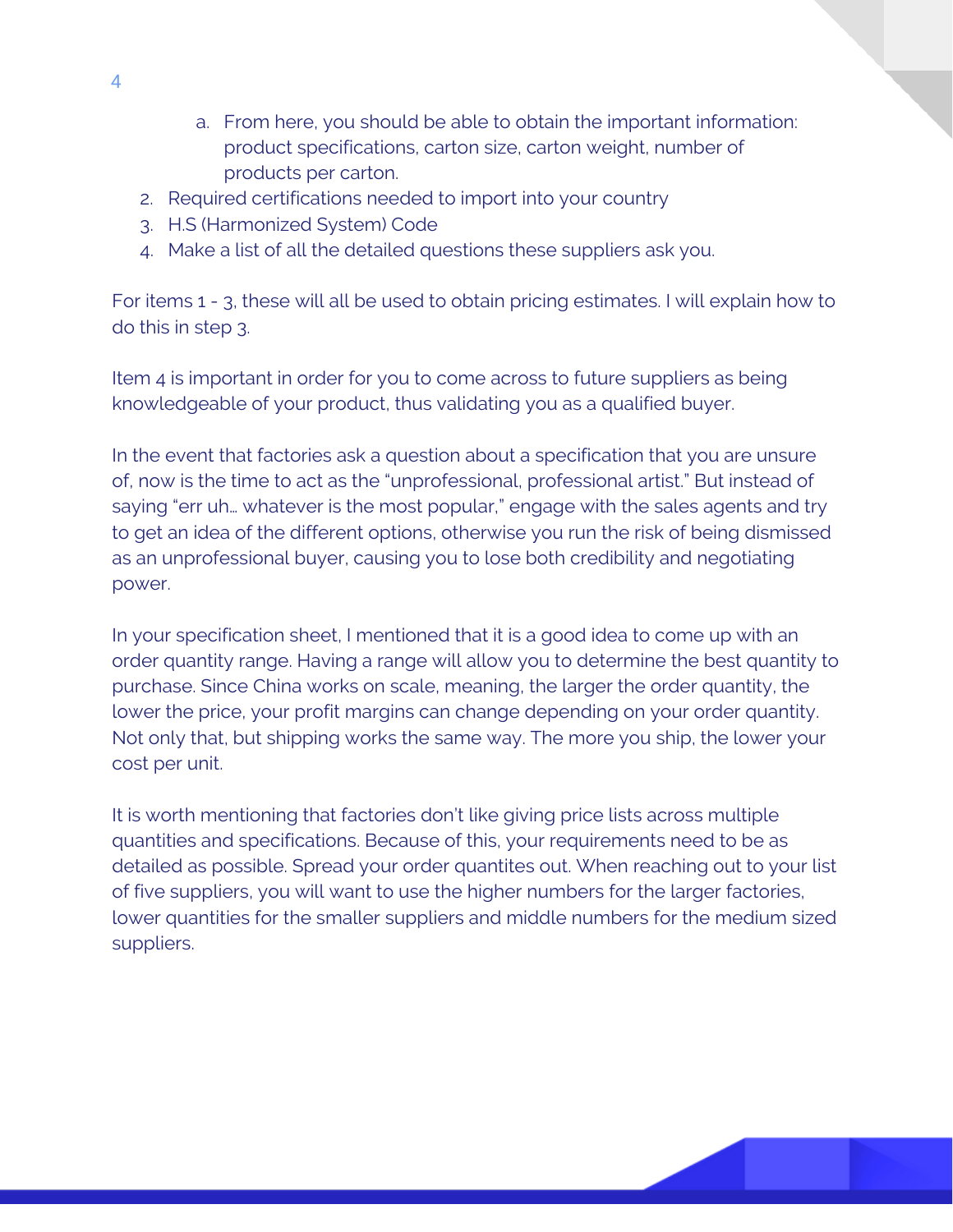Having organized all of this information so you know which supplier to talk to and what your intended order quantity is for each supplier, it is time to reach out to them directly.

This isn't rocket science, and if you look in various group discussions, guides and courses, you'll be given scripts on what you should say to the factories.

In my opinion, messaging suppliers is similar to sending cold emails to potential customers. Just keep it simple, tell them what you want, how much you want and where you'll be selling. Provide some form of call to action for them to respond to if your listed specifications sound like something they can handle and they want to hear more information about your order.

(Notice I'm purposely not providing a template here as I am hoping you've learned the necessity here is to simply come across genuine and serious.)

These are not native English speakers either, keep it simple and you'll be fine.

# Step 3. - Obtaining Pricing and Requirement Estimates

After you reach out to your five selected suppliers, your communication should begin and quotations should start rolling in.

Begin organizing the information you've obtained.

## **Pricing Organization**

For pricing, if multiple suppliers provided different prices for the same order quantity, take the average. Ideally, you should notice that the larger order quantities equate to lower prices, and vice versa.

In the event this is not the case, there are a couple reasons that could explain why.

1. The larger factories required orders that were much larger than your requested order quantity. So, instead of rejecting your order, they inflated the price.

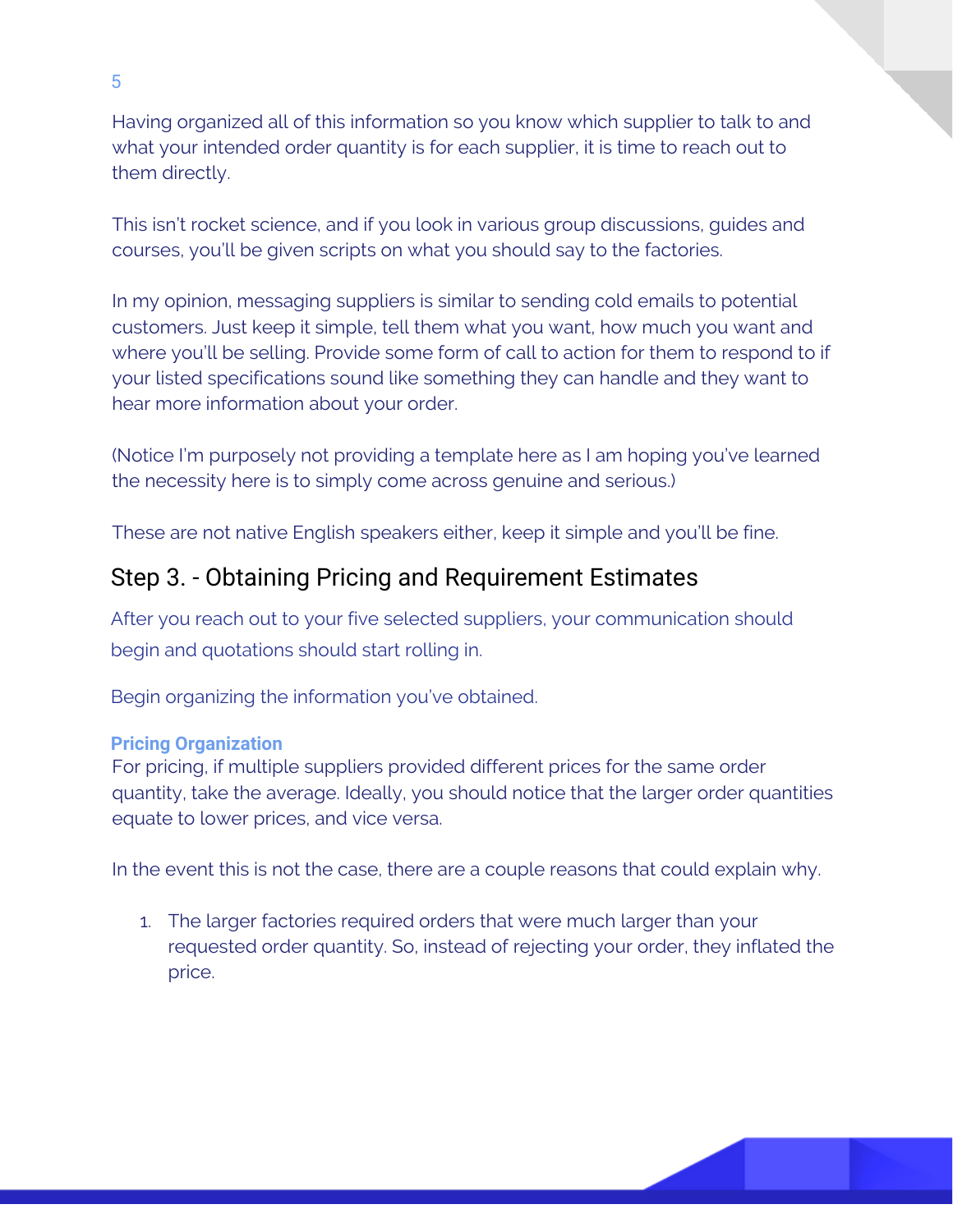- 2. One factory is quoting a much higher price with either the expectation that you will haggle it lower, or they are simply expensive.
- 3. The products you were quoted were not exactly the same. Minor changes could lead to price differences.

*Please note, I am not mentioning anything that has to do with incoterms at this time. If you are unsure what they are, don't worry about it yet. When we begin looking at the shipping options, we'll discuss these trade terms.* 

With these potential reasons explained, it is really your decision on what to do, whether you'll want to accept the potential inaccuracies or find new suppliers. .

Here are some potential options.

- 1. Find another supplier to use for pricing estimation.
- 2. Take the high price into account and use that as your high number figure.
- 3. Speak with the supplier about their price difference when compared to others and ask if they can offer a reason.

Once you have all of this sorted out, you'll want to create a general high low pricing profile. You'll also want to be able to list the estimated prices per order quantity.

#### **Product Requirement Organization**

As you're speaking with the suppliers and asking them the necessary questions we've highlighted, you may begin learning about product requirements. It is recommended to take these into account for accurate pricing estimations.

If two factories mention you'll need a compliance certification, such as FDA, then there is a good chance it is required. For compliance requirements, these requirements are not set by the factory, rather by the country in which you intend on selling your products. So if one factory tells you their customers don't have an FDA certification, and other factories say you need it, there is a good chance you need it.

6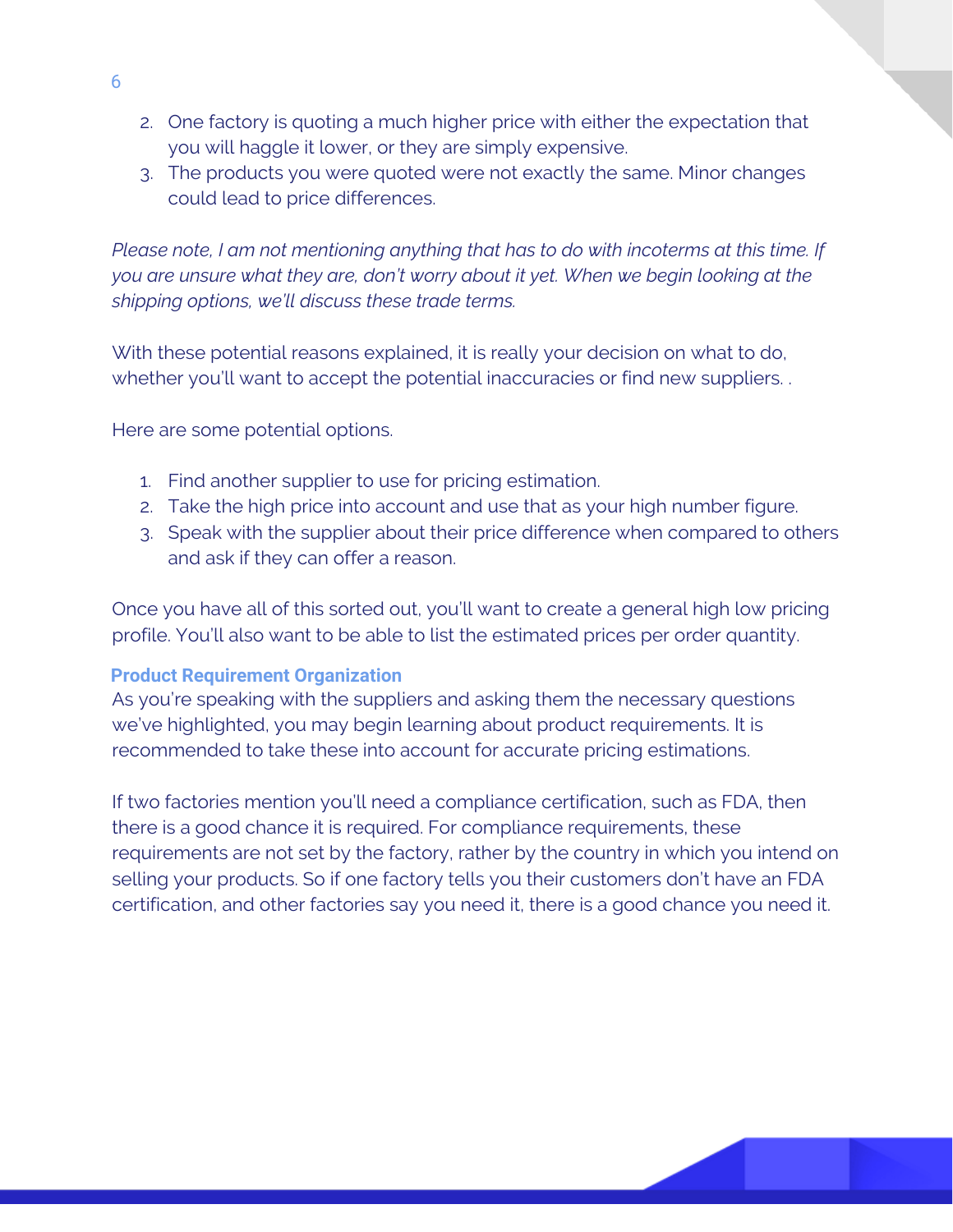As you begin understanding compliance requirements, you may want to speak with all the factories again, informing them of this requirement and asking if they can provide you with a quotation on obtaining it. Be sure to add these costs and factor them in.

Don't worry, if you are still unsure about compliance requirements after speaking with your selected suppliers, I'll be explaining how to get this required information for free, from licensed professionals.

Besides compliance requirements, there are also production startup fees, moulding and tooling fees, that might be required.

Some factories might have different requirements than others. If your product has customizations that require the creation of a new mould, the price can differ. Taking the price from all factories and creating an estimate is the easiest way to factor in these costs.

Let's review. By now, you should have the skills to obtain the following information.

- 1. Estimated high and low pricing across a multitude of product quantities
- 2. A general understanding of additional product specifications you may not have considered
- 3. A general idea of necessary compliance requirements
- 4. A general idea of startup fees, mould fees, and customization fees

As you do this more, you should be able to obtain this information in about three days or less.

Now it is time to get estimated shipping prices!

# Step 4. - Obtaining Shipping Quotations

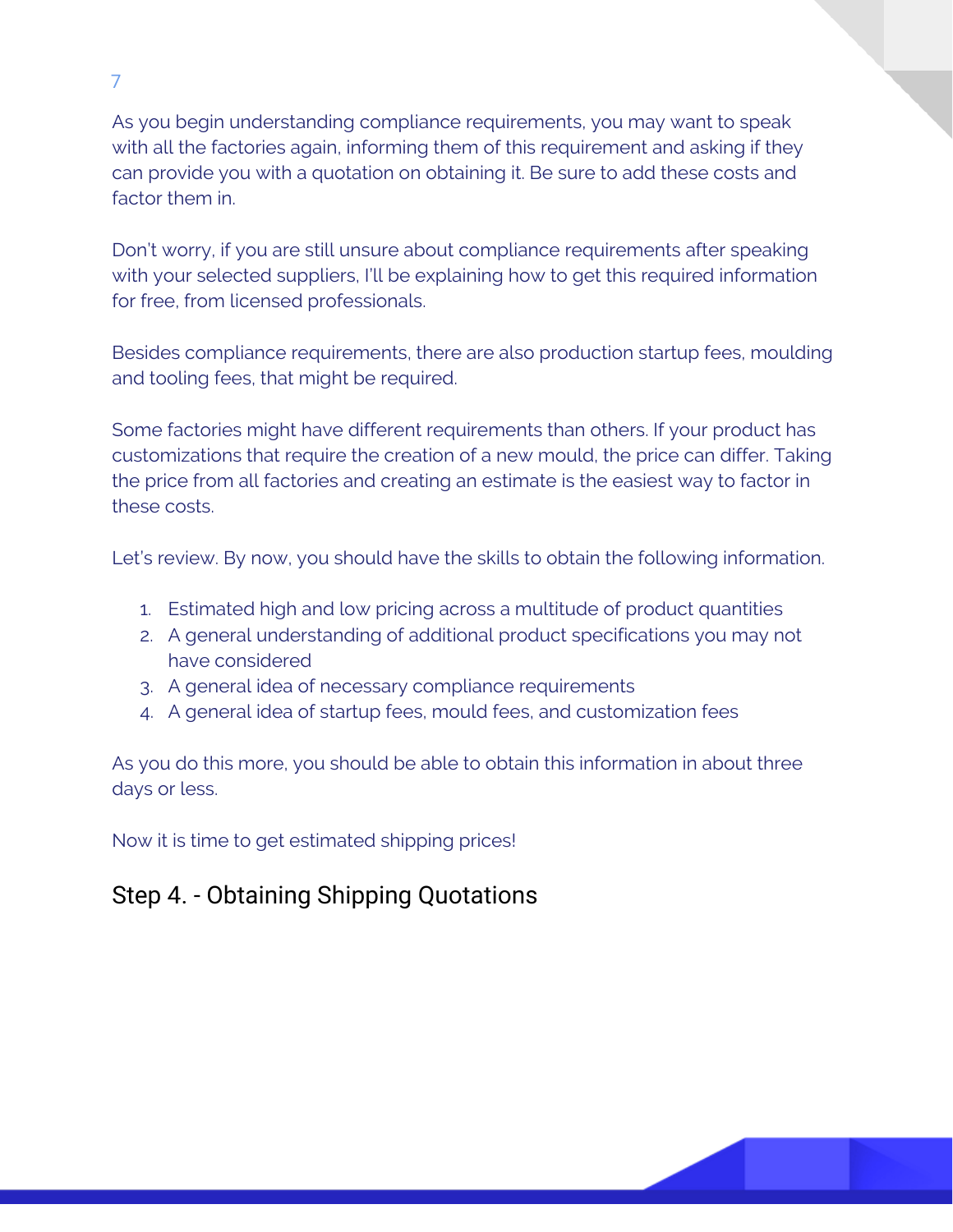In this step, I am going to explain how to find freight forwarders, how to request shipping quotations, how to find out import duties and taxes, and how to verify any compliance requirements.

People say shipping is hard. It is not. The reason why I am not going to go into immense detail is purely because I am trying to provide you with only necessary information, and not fill your mind with useless information you can learn by doing.

There are four main types of shipping that I've highlighted below:

## 1. Air - Express

This is the most common for small quantities. It is fast, shipped usually by UPS, DHL or FedEx. It is the most expensive option, however the service is door to door and there is no additional paperwork.

2. Air - Cargo

This is the least expensive option for air shipping. Air shipping in general is incredibly expensive and should be avoided at all costs, but at times, due to its speed, it is necessary. Normally Air Cargo is port to port, meaning you or an additional logistics company will need to pick the goods up at the airport. For cartons that are too small for LCL, cargo is a potential option.

3. Sea - Less Than Container (LCL)

Shipping containers come in various sizes, but sometimes orders don't fill an entire container. In that event, you can share a container with other shipments. This is the most expensive sea shipping option, but still much less expensive than shipping by air.

## 4. Sea - Full Container (FCL)

Depending on your order quantity, you might be eligible for FCL. If so, this is great because these are the most competitive rates.

Essentially, shipping by air is faster, more expensive and less work, and shipping by sea is slower, less expensive and requires some paperwork. But trust me, nothing too difficult.

## **Finding Freight Forwarders**

8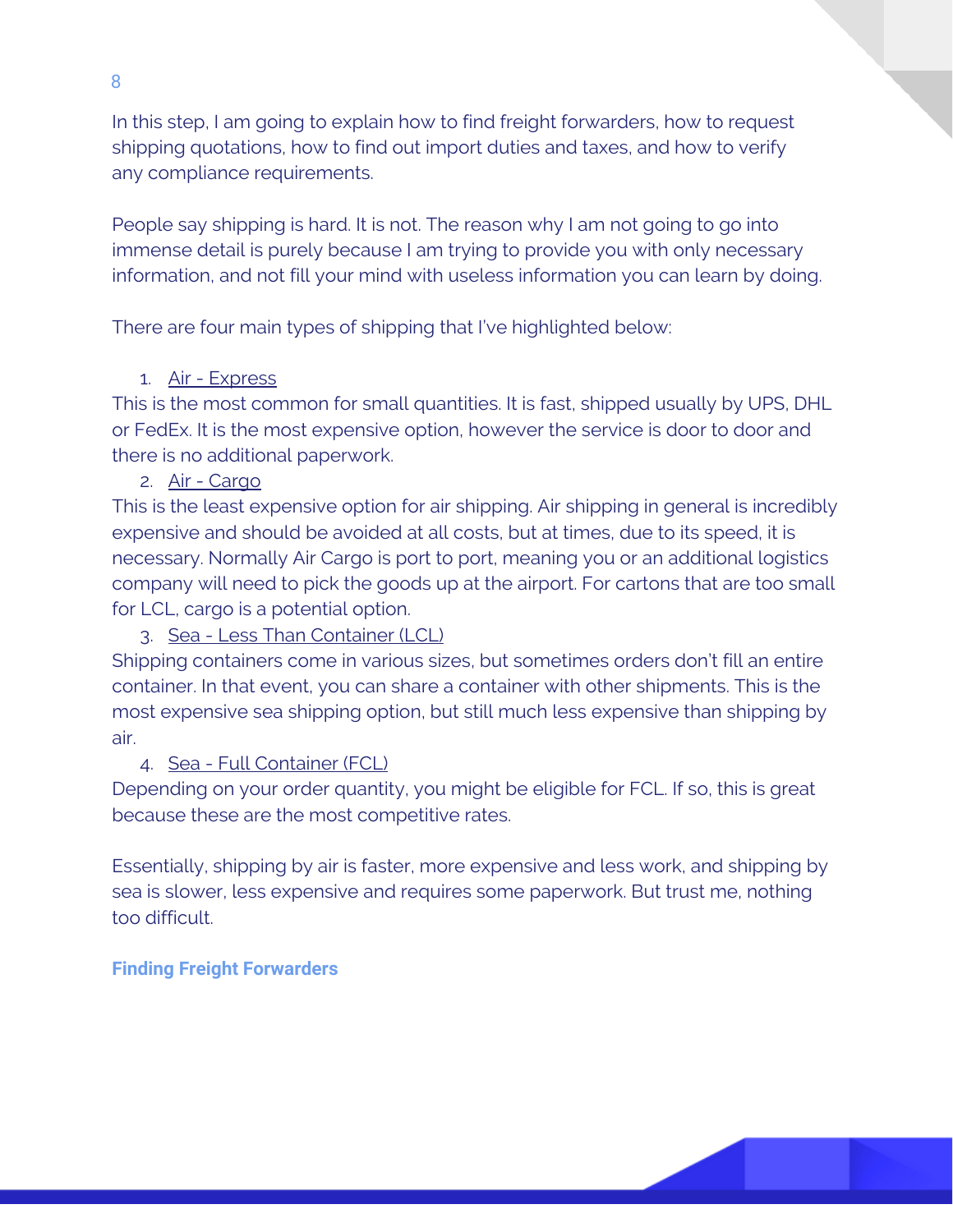Remember when you were sourcing four types of suppliers for your validation estimates? Well, you'll need to do the same for finding freight forwarders.

All forwarders specialize in different types of shipping, and while many are capable of multiple methods, you'll find better prices when finding speciality forwarders.

Freight forwarders can be found both locally via local Google searches, and also on an international level via both Google and supplier database websites.

For Air Express Forwarders - head over to Alibaba and search for a local Chinese forwarder. At this time, it is difficult to get listed on Alibaba as a forwarder, so the ones that are on there currently are worth looking into.

Type 'Freight Forwarder' into the search bar and a lot will come up.

For Air Cargo Forwarders - you can use the ones you found on Alibaba, but you might also want to look at ones with offices in your country. For this, you can perform a Google search with your country, China and freight forwarder in the search bar.

For LCL & FCL - You can use the same method for cargo forwarders, but you can also search for some of the larger companies such as FlexPort, Livingston International, C.H. Robinson and DB Schenker.

#### **Incoterms**

If this isn't your first rodeo, feel free to skip this section. I'll briefly cover Incoterms. It stands for, International Commercial Trade Terms. They are short, three letter abbreviations that explain which party is responsible for which charges.

Wikipedia does a good job explaining them in detail, but for the sake of getting you filled in on the necessities, the only ones we're going to go over are FOB and EXW.

FOB - Free On Board - this is the most common term and essentially explains that the factory holds responsibility for the goods until they board the ship. This means

9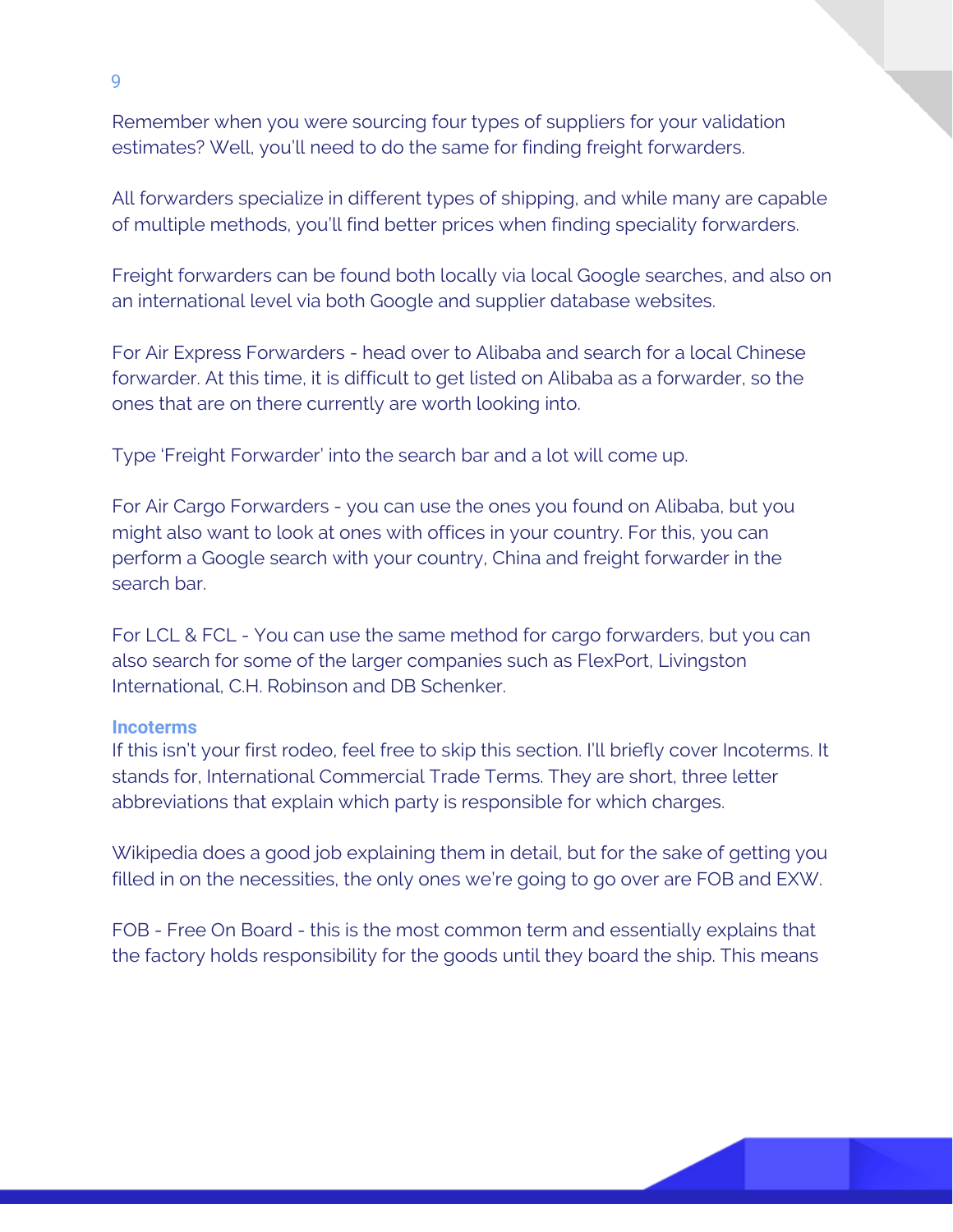they need to pay for all export and loading fees, and you'll be responsible for everything else.

EXW - Ex Works - this term should only be used for goods being shipped via express. This term dictates that the goods are the buyers the responsibility the moment they leave the factories doors. Since there are often additional fees with everything outside of express shipments, you will always want the factory handling them on their side. But EXW is an easy way to save some money on your goods as the shipping to your local Chinese forwarder will most often be much less than the added price of FOB.

## **Contacting and Requesting Quotations**

One of the more important things to remember when requesting a shipping quotation is to obtain the quotation in writing as an itemized quote. For more complex quotes, especially with sea shipments, there are multiple charges. When you obtain them, you might want to begin Google searching what each itemization is, so you have a better idea of what the charges consist of.

When you reach out to these forwarders, they only need some basic information to give you a quotation, and since you've already obtained the necessary information from your selected factories, it should be easy for them to quote.

You want to provide them with the following information:

- Item name
- H.S. code
- $\bullet$  Total quantity
- Total number of cartons
- Carton height
- Carton width
- Carton real weight
- Carton gross weight
- Incoterm
- Destination
- Origin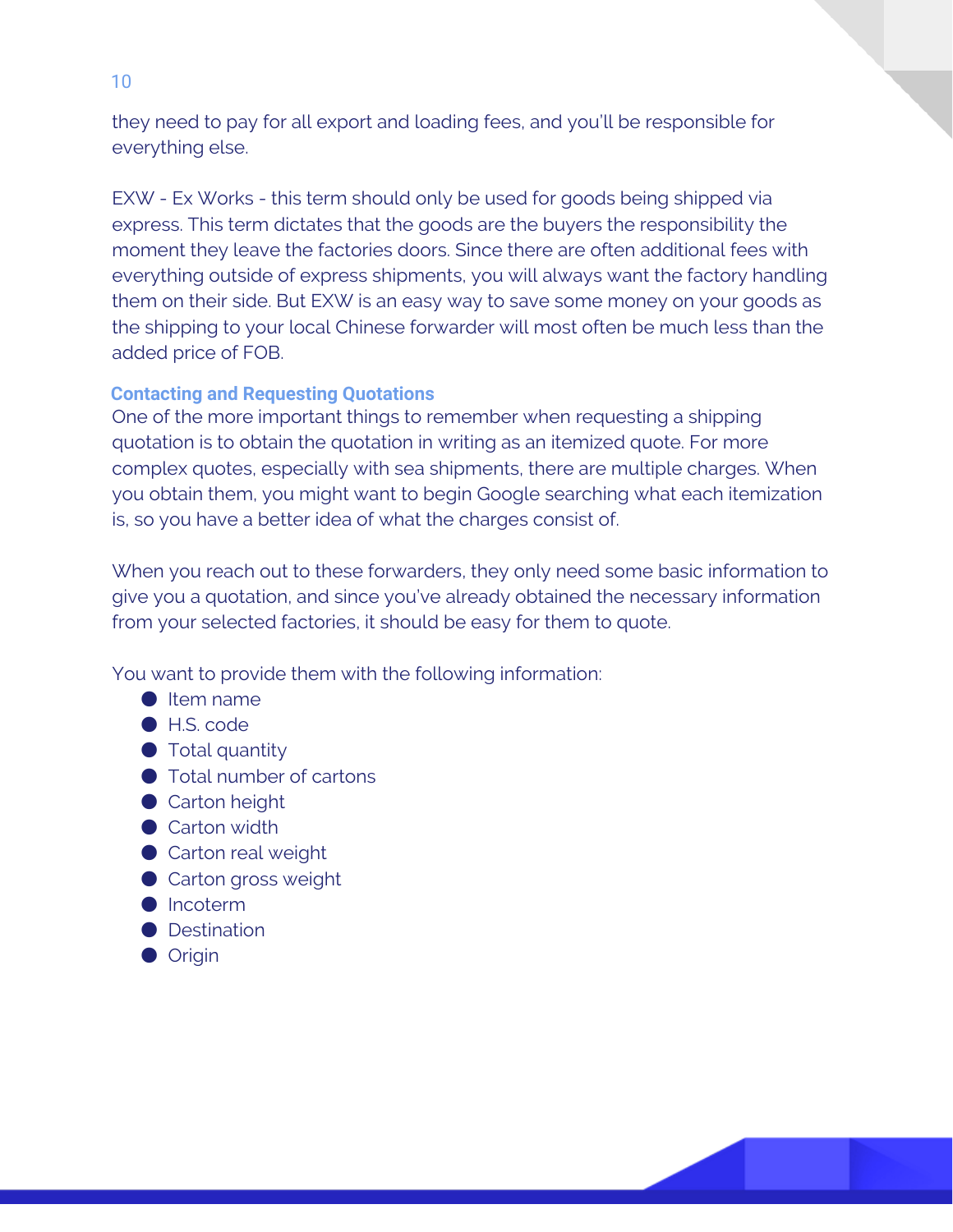Just as you were instructed to approach each supplier with a single order quantity, the same should be done with shipping companies. The only difference, once you begin speaking with them and building a brief rapport, you should be able to get them to provide you the quotations for additional quantities

For Air Express, if you are on Alibaba during China business hours, you should be able to chat with someone on the Alibaba chat feature and get the prices quickly.

For all other methods, after you find a forwarder, you'll probably want to email them, so they can respond to you with a detailed quotation.

To email them, simply tell them that you're interested in using them as your forwarder for a shipment you'll have ready in about 30 days. Ask them if they could give you an itemized quotation on the following shipment.

Here you will provide the above listed specifications.

Most of the forwarders will respond to you telling you that your order date is outside of their quotation validity date, but that is okay. Shipping prices fluctuate, but not enough to ruin your estimates.

As the quotations begin coming in, you'll start to have a better idea of your landed cost. Your landed cost is everything factored into the pricing, giving you a final number that you can use as an understanding of the total cost of the order.

#### **Obtaining Compliance Requirements, Duties and VAT**

After you reach out to different forwarders and back and forth communication has been established, it is time to utilize the bigger companies' in-house customs brokers as a free way to obtain compliance requirements and import fees.

After spending time to review the quotations, ask the forwarders who quoted you sea prices if they can have their customs broker help you determine compliance requirements and imports duties.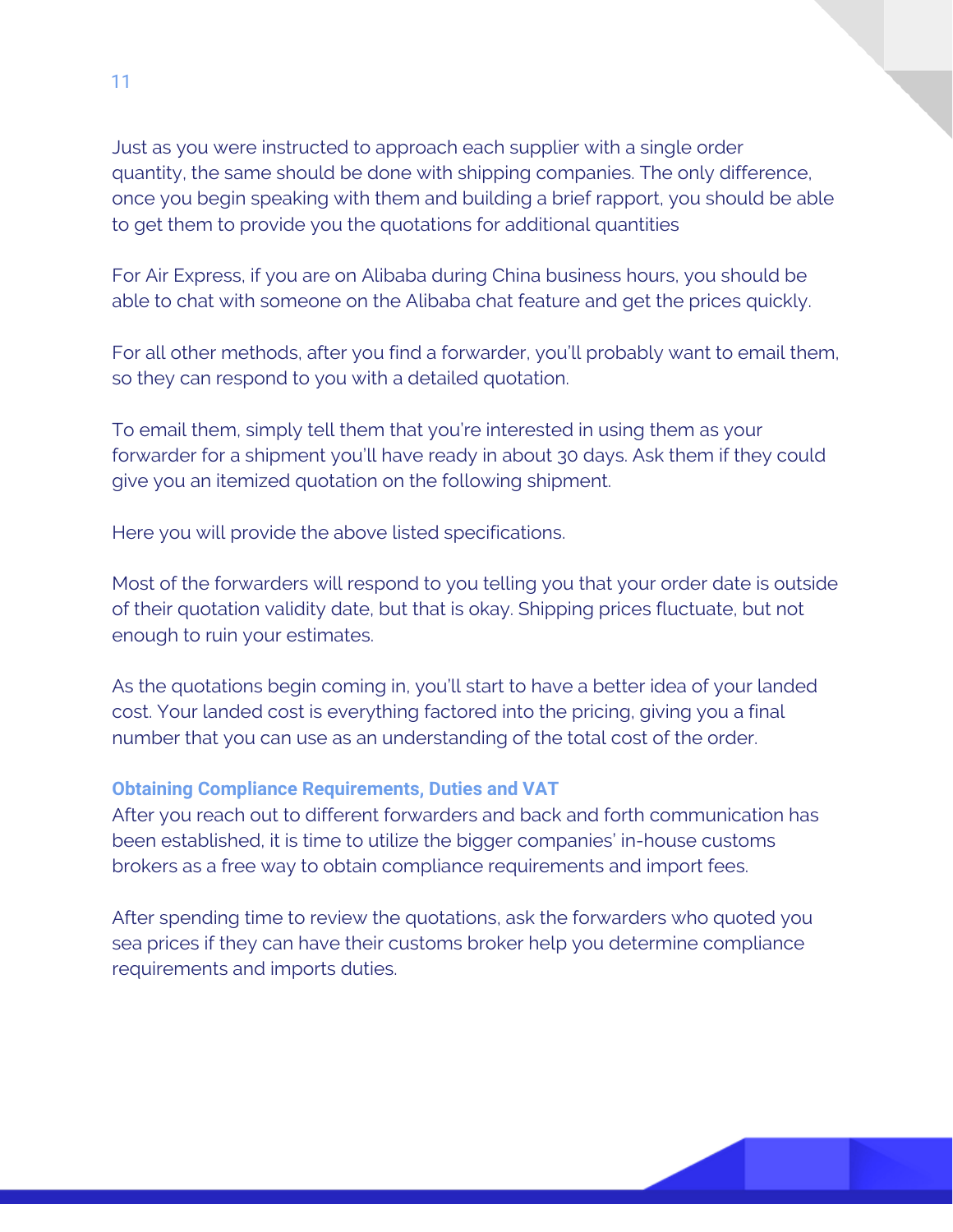After a couple of days, you should be receiving responses from their customs broker explaining the requirements they have found.

Congratulations, you just saved yourself a bunch of money by not having to hire a customs broker to get this information for you!

See if the information equates to what your suppliers were saying. If you were informed of a requirement by the customs broker that was not listed by the factories, be sure to let them know about the requirement, and have them look into the costs of obtaining it.

## Step 5. - Organizing Your Data

You now have all of the key pieces of information to develop an accurate product validation estimation.

With your obtained information, I've always found it helpful to develop pricing tables. With order quantity along the X axis, and shipping cost along the Y axis, you'll be able to build yourself a very simple diagram to determine which order quantity and shipping method is ideal.

Now, begin playing with the numbers. Feel free to incorporate additional costs, such as Amazon's FBA calculator to determine the validity of your product.

What happens if it turns out that my product does not leave any room for profit?

There is no magic pill that fixes this. Your options are to either figure out a way to lower the costs using the information you've gathered from the factories and understanding your product. You can increase your quantity to see if the overall price comes down. But ultimately, if the numbers reveal little to no room for profit, regardless of what you do the product is probably a bust.